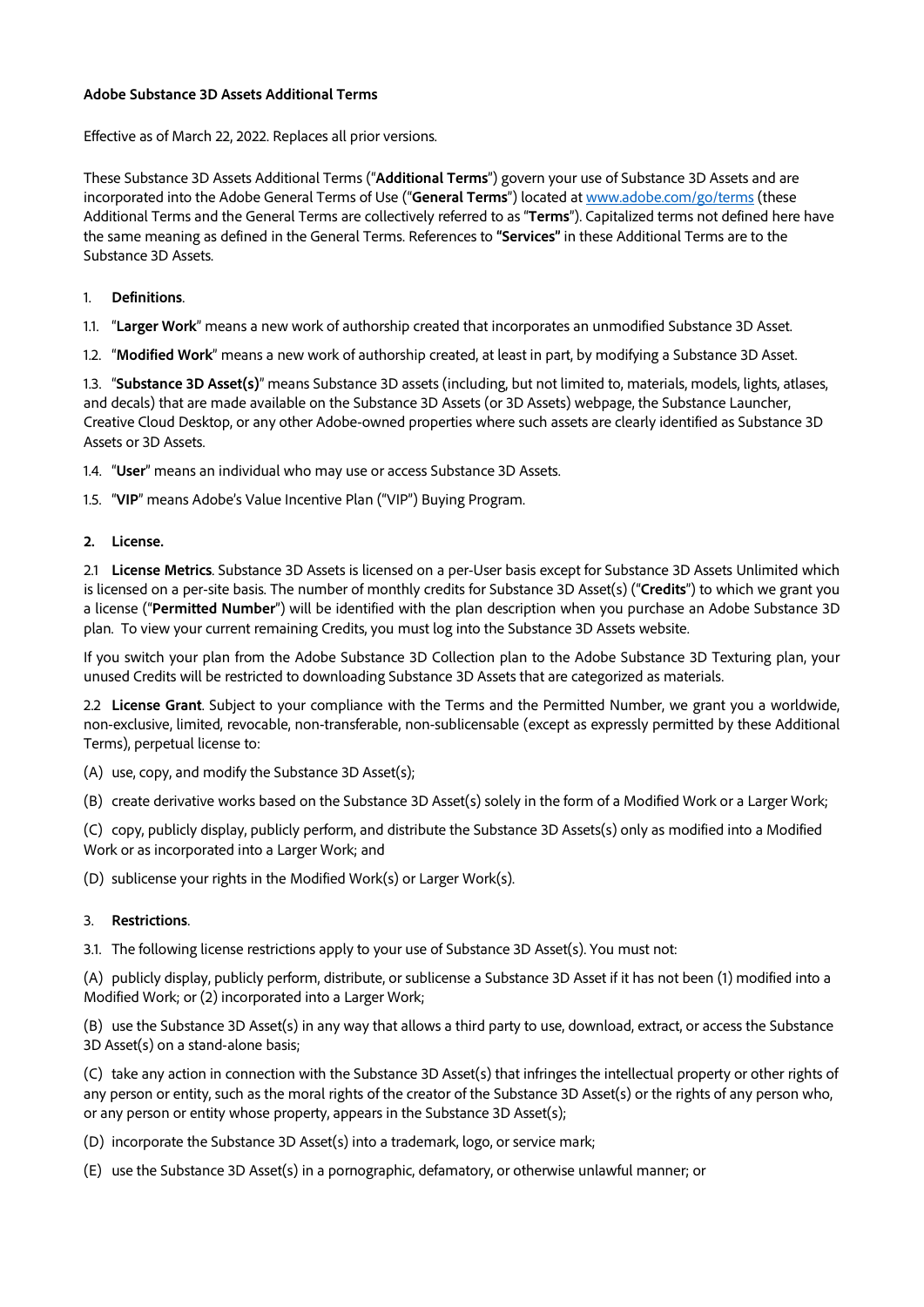(F) engage in any activity that interferes with or disrupts Substance 3D, including its servers and connected networks, or the Substance 3D Asset(s).

For the avoidance of doubt, you may not publicly display, publicly perform, distribute, or sublicense an unmodified, standalone copy of a Substance 3D Asset(s).

3.2. You may distribute the Substance 3D Asset(s) only as incorporated into a Modified Work or a Larger Work if (A) the Modified Work or Larger Work, without inclusion of the Substance 3D Asset(s), would qualify as an original work of authorship; and (B) the primary value of the Modified Work or Larger Work does not lie with the Substance 3D Asset(s) itself.

3.3. **Restriction on AI/ML**. You will not, and will not instruct or allow third parties to, use the Services or Software (or any content, data, Substance 3D Assets, output, or other information received or derived from the Services or Software) to directly or indirectly create, train, test, or otherwise improve any machine learning algorithms or artificial intelligence systems, including, but not limited to, any architectures, models, or weights.

4. **Effect of Termination**. When your subscription and any renewal terms end, you will forfeit all rights to any unused Credits. Pursuant to the license granted to you in section 2 (License) above, you may continue to use any Substance 3D Asset(s) that were downloaded and paid for prior to termination of your subscription, and any such Substance 3D Assets so used remain subject to the Terms. We are not responsible for maintaining availability of your downloaded Substance 3D Assets after your subscription terminates. For clarity, you must not sublicense or distribute any Modified Works or Larger Works that were created or used in violation of section 3 (Restrictions).

5. **Ownership**. Adobe and its licensors retain all right, title, and ownership in the Substance 3D Asset(s).

6. **VIP.** 

6.1. **VIP only**. This section 6.1 applies to you only if you license the Adobe Substance 3D Collection plan through VIP. Credits are Consumables as described in the VIP Program Guide. Unused Credits accumulate monthly and carry over for up to 12 consecutive months from issuance, but only if you have renewed your Adobe Substance 3D Collection plan subscription without letting it lapse. If you purchase more than one named-user license, the number of Credits will be shared among all of your Business Users throughout your subscription term. For example, if you purchased two nameduser licenses for one year with 100 Credits being issued per month, if no Credits are used in the first month of your subscription term, your Business Users would have access to a shared pool of 400 Credits in the second month of your subscription term (100 Credits x 2 Business Users x 2 months). Unused Credits automatically expire on a rolling basis 12 months after the date when they were first issued.

6.2. **Unlimited Assets EDU only**. This section 6.2 applies to you only if you license the Substance 3D – Unlimited Assets EDU plan (the "**Offering**") through VIP. Solely with respect to any Substance 3D Assets that are licensed under this Offering, the license to Substance 3D Assets contained in the main text of section 2.2 (excluding subsections (A) – (D) which remain unchanged) is superseded by and replaced with the following: "**License Grant**. Subject to your compliance with the Terms and the Permitted Number, and solely in connection with EDU User activities, and not for any other purpose, we grant you a worldwide, non-exclusive, limited, revocable, non-transferable, non-sublicensable (except as permitted by these Additional Terms), perpetual (only for the specific uses of the Substance 3D Assets that you have made prior to the end of your subscription and any renewal term, including the Grace Period) license to:…". Approved EDU User activities include, for example, activities related to Student coursework and faculty research at the School. The foregoing license only extends to EDU Users so long as they meet the definition of EDU User and you will ensure that access to the Offering to any individuals that no longer meet the definition of EDU User is revoked by the end of the Grace Period. Solely with respect to any Substance 3D Assets that are licensed under this Offering, Section 4 is superseded by and replaced with the following: "When your subscription and any renewal terms end, you will have a 30 day grace period ("**Grace Period**") to use any Substance 3D Assets downloaded and paid for prior to such expiration or termination, and any Substance 3D Assets so used remains subject to the Terms. Any Substance 3D Assets downloaded and paid for by you prior to expiration or termination, but not used before the end of the Grace Period, is not considered licensed. You may not download Substance 3D Assets during the Grace Period. Other than as permitted during the Grace Period, you may not use a Substance 3D Asset for the first time, or in a new context (such as in new Larger Works or Modified Works), after the expiration or termination of your subscription and any renewal term. Immediately after the Grace Period ends, you must delete all unused Substance 3D Assets. We are not responsible for maintaining availability